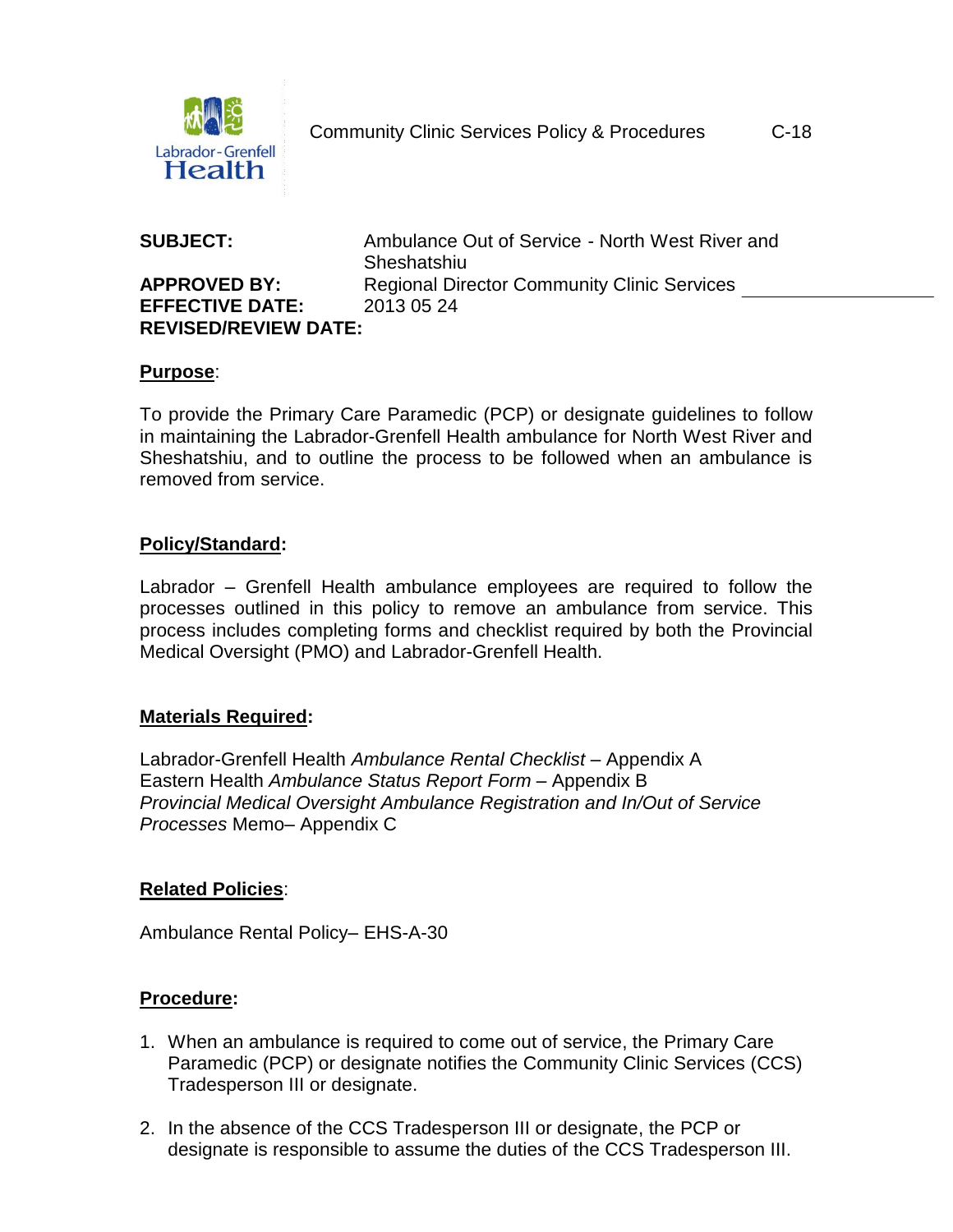

- 3. The CCS Tradesperson III or designate arranges a replacement ambulance and contacts the office of the Regional Director of Budgeting and Data Quality to arrange insurance coverage.
- 4. If a breakdown happens during transport of a client, the PCP or designate contacts Labrador Ambulance Service to respond and records the incident through CSRS.
- 5. If a rental is required, the PCP or designate completes a Labrador Grenfell Health *Ambulance Rental Checklist* before accepting the temporary ambulance. The PCP or designate is responsible to return the completed form to the Clinical Nurse Manager - North.
- 6. If there is no back-up ambulance available, the PCP or designate contacts Labrador Ambulance Service to cover the additional communities of North West River and Sheshatshiu.
- 7. If a tow truck is required, the Tradesperson III or designate contacts the appropriate vendor to have the ambulance towed.
- 8. The PCP or designate notifies the Regional Nurse II and nursing supervisor at the Labrador Health Centre, to provide details of the plan.
- 9. The Regional Nurse II sends out a communication to the Clinical Manager-North, the Regional Director -Community Clinic Services, the Regional Director -Materials Management & Contract Services, the Community Clinic Services Tradesperson III, and the Nursing Site Manager at Labrador Health Centre.
- 10.The PCP or designate completes the *Ambulance Status Report Form* when:
	- The Labrador Grenfell Health ambulance is out of service.
	- A temporary ambulance is attained.
	- Labrador-Grenfell Health ambulance is returned to service.
	- The temporary borrowed or rented ambulance is returned.
- 11.The PCP or designate faxes the *Ambulance Status Report Form* to the Policy Analyst, Paramedicine and Medical Transport Division, at Eastern Health at 709 777-5959.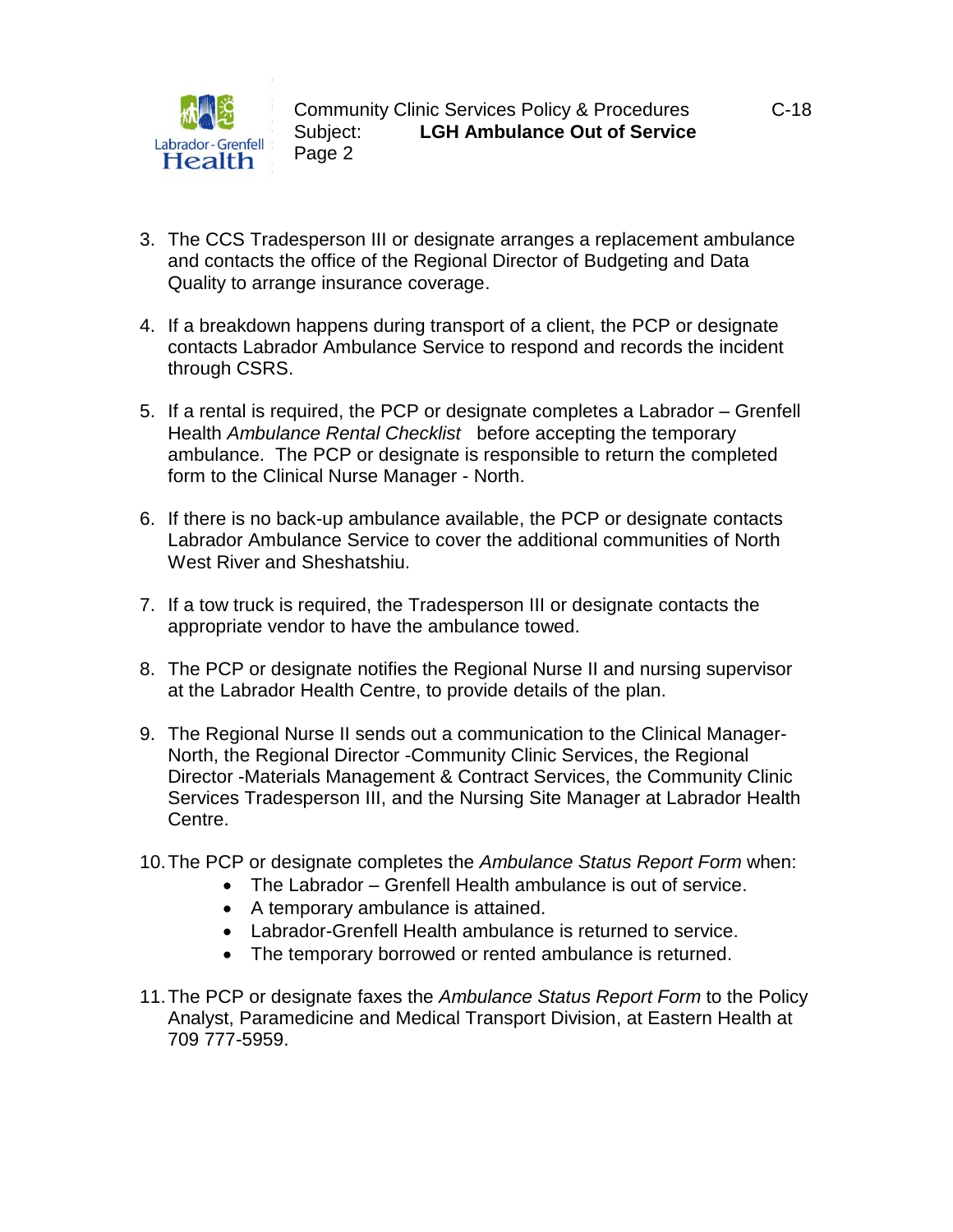

Community Clinic Services Policy & Procedures C-18 Subject: **LGH Ambulance Out of Service** Page 3

#### **References:**

Labrador – Grenfell Health "*Ambulance Rental Checklist"*, [http://lghealth/apps/detail\\_view.cfm?MenuID=21&ID=1419&CategoryID=96](http://lghealth/apps/detail_view.cfm?MenuID=21&ID=1419&CategoryID=96)

Eastern Health *"Ambulance Status Report Form"*, <http://www.easternhealth.ca/Professionals.aspx?d=3&id=956&p=955>

Labrador – Grenfell Health Nursing – Ambulatory Care – EHS Policy and Procedure Manual*, "Ambulance Rental Policy EHS-A-30"* [http://lghealth/apps/detail\\_view.cfm?MenuID=21&ID=1418&CategoryID=96](http://lghealth/apps/detail_view.cfm?MenuID=21&ID=1418&CategoryID=96)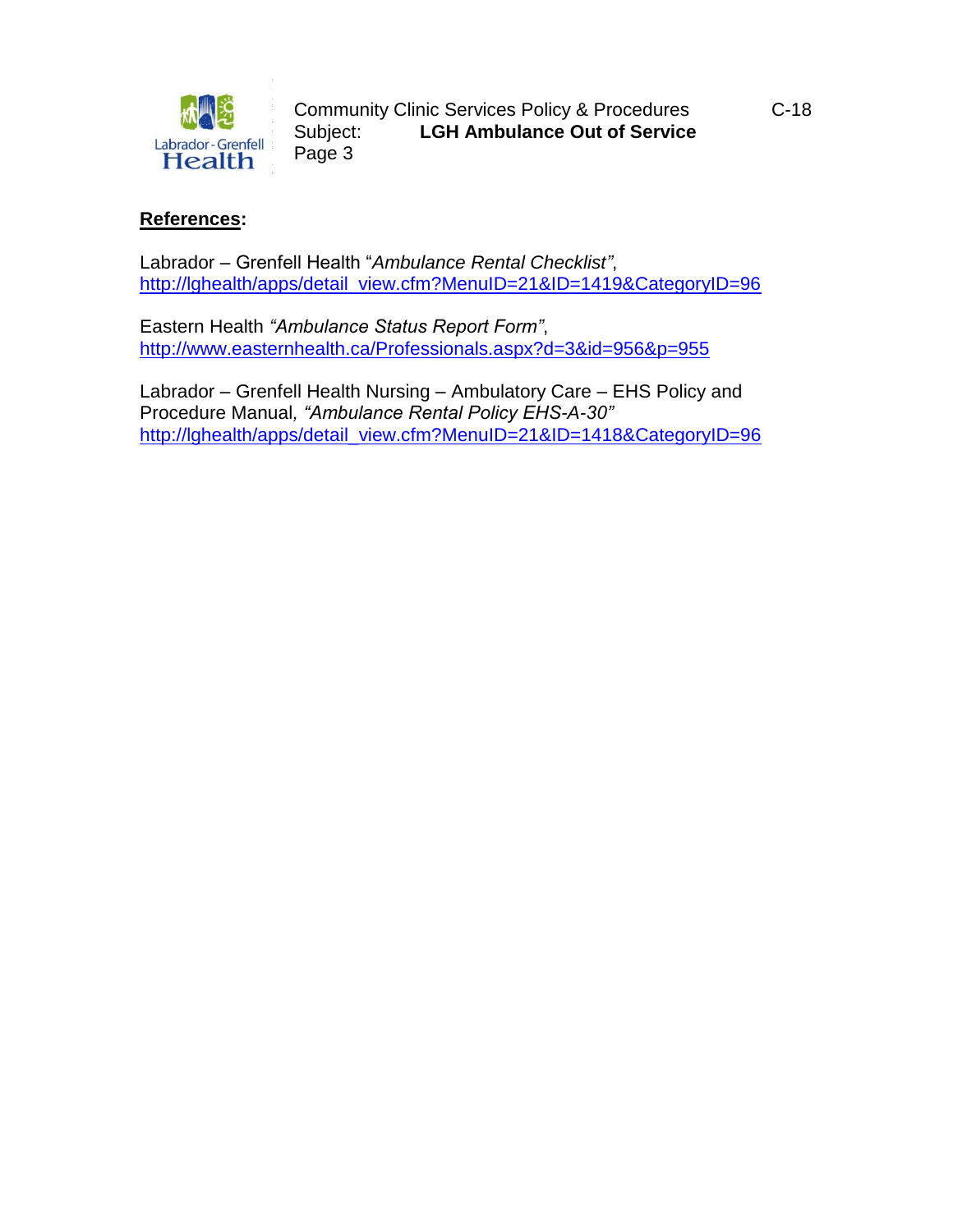

Community Clinic Services Policy & Procedures C-18<br>
Subject: LGH Ambulance Out of Service **LGH Ambulance Out of Service** Page 4

### **Appendix A**



**Receiving Facility** 

**Rental Company** 

Current Registartion: Yes: No: Latest Ambulance Ispection Date: Plate #

| <b>Vehicle</b>                             |     |                 |  |                          |     |                 |  |
|--------------------------------------------|-----|-----------------|--|--------------------------|-----|-----------------|--|
| <b>Received</b>                            | ln. | <b>Comments</b> |  | <b>Released</b>          | In. | <b>Comments</b> |  |
| <b>Kilometres</b>                          |     |                 |  | Kilometres               |     |                 |  |
|                                            |     |                 |  | Lights                   |     |                 |  |
|                                            |     |                 |  | <b>Siren</b>             |     |                 |  |
| Lights<br>Siren<br>Wipers<br>Fuel<br>Tires |     |                 |  | <b>Wipers</b>            |     |                 |  |
|                                            |     |                 |  | Fuel                     |     |                 |  |
|                                            |     |                 |  | Tires                    |     |                 |  |
| <b>Tranmission Fluid</b>                   |     |                 |  | <b>Tranmission Fluid</b> |     |                 |  |
| <b>Motor Oil</b>                           |     |                 |  | <b>Motor Oil</b>         |     |                 |  |
| <b>Windshield Wash</b>                     |     |                 |  | <b>Windshield Wash</b>   |     |                 |  |
| Oxygen - M cylinder                        |     |                 |  | Oxygen - M cylinder      |     |                 |  |
| Oxygen - E cylinder #1                     |     |                 |  | Oxygen - E cylinder #1   |     |                 |  |
| Oxygen - E cylinder #2                     |     |                 |  | Oxygen - E cylinder #2   |     |                 |  |
| Oxygen - Other<br>Switches                 |     |                 |  | Oxygen - Other           |     |                 |  |
|                                            |     |                 |  | <b>Switches</b>          |     |                 |  |
| <b>Suction Unit</b>                        |     |                 |  | <b>Suction Unit</b>      |     |                 |  |
| <b>Shelves</b>                             |     |                 |  | <b>Shelves</b>           |     |                 |  |
|                                            |     |                 |  | <b>Mirrors</b>           |     |                 |  |
| Mirrors<br>Seats<br>Doors<br>Exterior      |     |                 |  | <b>Seats</b>             |     |                 |  |
|                                            |     |                 |  | <b>Doors</b>             |     |                 |  |
|                                            |     |                 |  | <b>Exterior</b>          |     |                 |  |
| <b>Test Drive</b>                          |     |                 |  | <b>Test Drive</b>        |     |                 |  |
|                                            |     |                 |  |                          |     |                 |  |
| <b>Other comments and Observations:</b>    |     |                 |  |                          |     |                 |  |
|                                            |     |                 |  |                          |     |                 |  |
|                                            |     |                 |  |                          |     |                 |  |

**AMBULANCE RENTAL CHECKLIST** 

EHS-A-30-1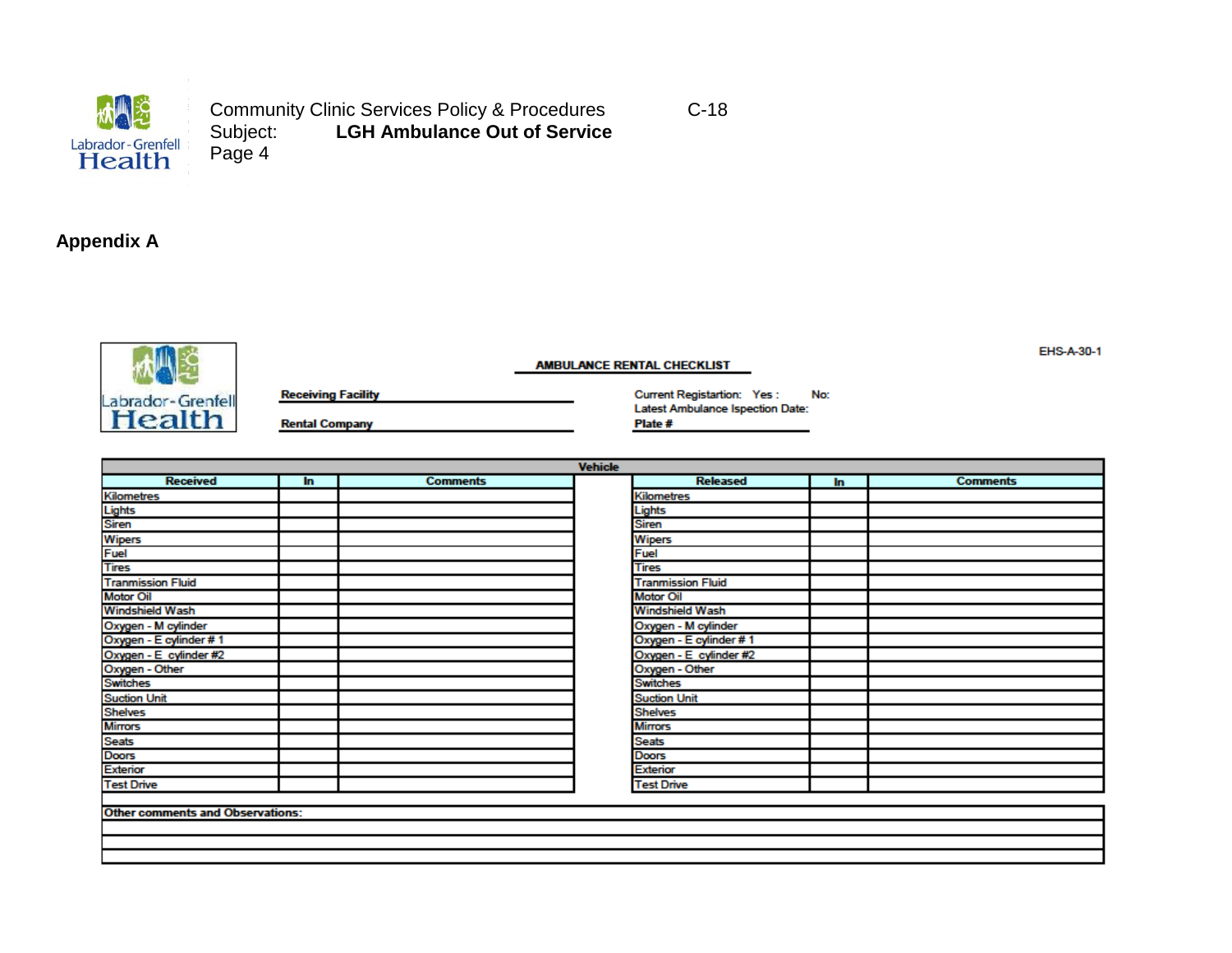

Community Clinic Services Policy & Procedures C-18 Subject: **LGH Ambulance Out of Service** Subject:<br>Page 5

**Appendix B**

| Health                                                                                                                                                                                                                                                                                                                     | Provincial Medical Oversight Program<br>Newfoundland and Labrador<br><b>Ambulance Status Report Form</b><br>(2012 Edition)                                                                                        |  |  |  |  |  |  |
|----------------------------------------------------------------------------------------------------------------------------------------------------------------------------------------------------------------------------------------------------------------------------------------------------------------------------|-------------------------------------------------------------------------------------------------------------------------------------------------------------------------------------------------------------------|--|--|--|--|--|--|
|                                                                                                                                                                                                                                                                                                                            | Date: $\frac{1}{\sqrt{(\text{MMDD/YYY})}}$ Notifying Ambulance Service: _________________________                                                                                                                 |  |  |  |  |  |  |
| Please check $(\forall)$ and complete the appropriate category.<br>Return only one form per status change for each ambulance to our office.                                                                                                                                                                                |                                                                                                                                                                                                                   |  |  |  |  |  |  |
| <b>Q AMBULANCE OUT OF SERVICE</b>                                                                                                                                                                                                                                                                                          | $\Box$ Temporary $\Box$ Permanent                                                                                                                                                                                 |  |  |  |  |  |  |
|                                                                                                                                                                                                                                                                                                                            | Date Taken Out of Service: $\frac{\sqrt{1-\frac{1}{2}}}{\text{(MMDD/YYYY)}}$                                                                                                                                      |  |  |  |  |  |  |
|                                                                                                                                                                                                                                                                                                                            |                                                                                                                                                                                                                   |  |  |  |  |  |  |
|                                                                                                                                                                                                                                                                                                                            |                                                                                                                                                                                                                   |  |  |  |  |  |  |
| Is this unit being replaced by an inactive unit from the same service? $\Box$ Yes $\Box$ No                                                                                                                                                                                                                                |                                                                                                                                                                                                                   |  |  |  |  |  |  |
| If Yes, Licence Plate # of replacement unit:                                                                                                                                                                                                                                                                               |                                                                                                                                                                                                                   |  |  |  |  |  |  |
| Report Form is completed in addition to this form. If replacing with an out of service unit, you must complete a<br>separate Ambulance Status Report Form placing the out of service unit back into active service.<br>RETURN AMBULANCE TO SERVICE                                                                         |                                                                                                                                                                                                                   |  |  |  |  |  |  |
| Licence Plate #. __________________                                                                                                                                                                                                                                                                                        |                                                                                                                                                                                                                   |  |  |  |  |  |  |
|                                                                                                                                                                                                                                                                                                                            | Base Location: Colometer Reading:<br>km                                                                                                                                                                           |  |  |  |  |  |  |
|                                                                                                                                                                                                                                                                                                                            | I. PRINT NAME 35 a service representative for                                                                                                                                                                     |  |  |  |  |  |  |
|                                                                                                                                                                                                                                                                                                                            | certify that the Ambulance currently returning to service is fully equipped with the required equipment as specified in the<br>Department of Health and Community Services Ambulance Operations Standards Manual. |  |  |  |  |  |  |
|                                                                                                                                                                                                                                                                                                                            | Date: $\frac{1}{\sqrt{(MMDD/YYYY)}}$                                                                                                                                                                              |  |  |  |  |  |  |
|                                                                                                                                                                                                                                                                                                                            | Is this unit replacing another unit from the same service?<br>Ω Yes Ω No                                                                                                                                          |  |  |  |  |  |  |
|                                                                                                                                                                                                                                                                                                                            | If Yes, Licence Plate # of unit being replaced:                                                                                                                                                                   |  |  |  |  |  |  |
| If replacing a temporary borrowed ambulance from another service, please ensure an Ambulance Relocation Report<br>Form is completed in addition to this form. If replacing another active unit from the same service, you must complete a<br>separate Ambulance Status Report Form placing the active unit out of service. |                                                                                                                                                                                                                   |  |  |  |  |  |  |
| Phone: (709) 777-5209                                                                                                                                                                                                                                                                                                      | St. Clare's Mercy Hospital, Room SM343, 154 LeMarchant Road, St. John's, NL, A1C 5B8<br>Facsimile: (709) 777-5940 Email: pmo@easternhealth.ca                                                                     |  |  |  |  |  |  |